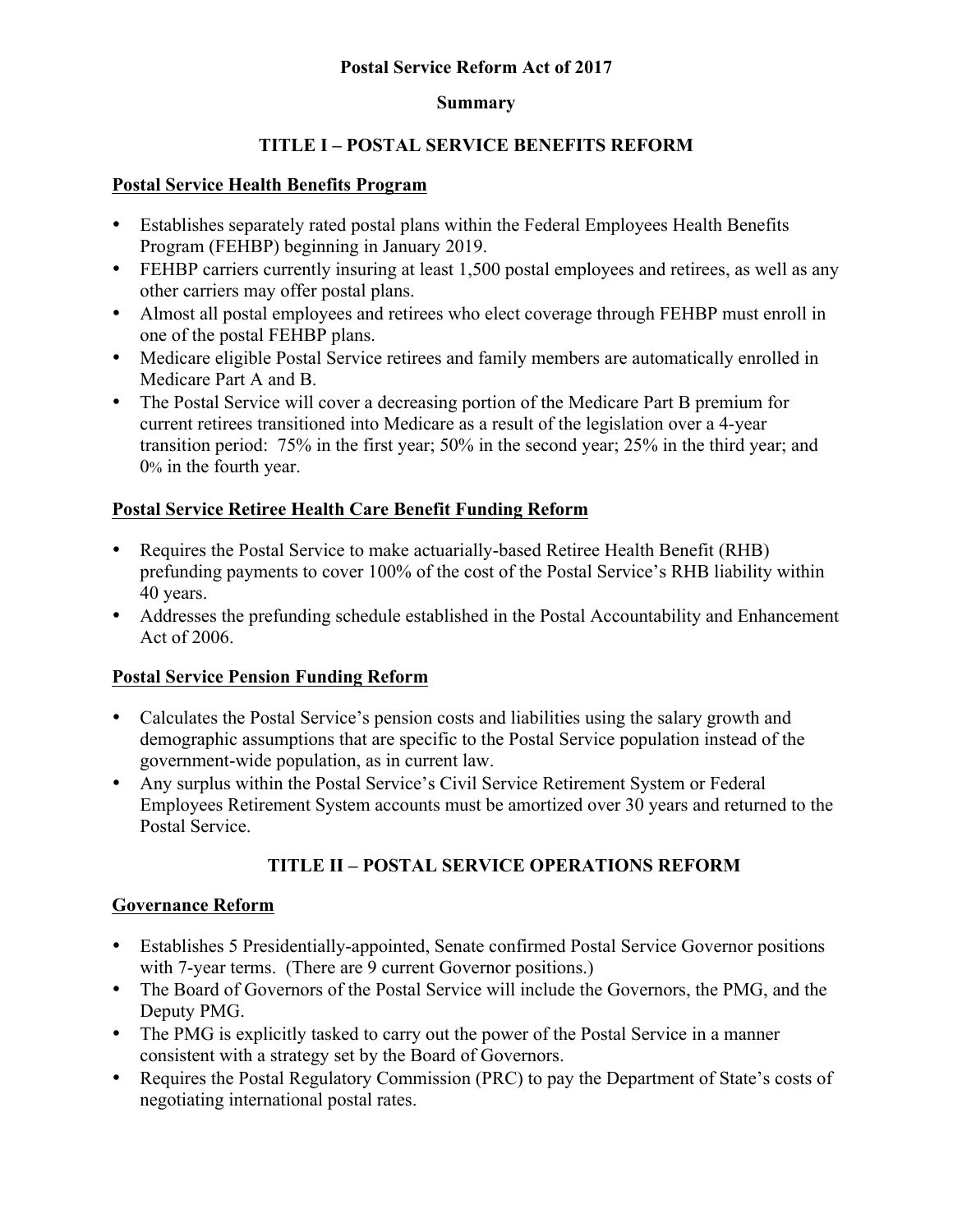• Clarifies the PRC's existing authority to levy fines against the Postal Service, payable to the U.S. Treasury for deliberate noncompliance with the provisions of title 39.

# **Conversion to Secure, Centralized Delivery**

- Requires the incremental conversion to centralized delivery of business addresses identified by the Postal Service.
- Requires the voluntary conversion to centralized or cluster box delivery of residential addresses identified by the Postal Service where 40% of the residents consent to conversion.
- Maintains door delivery of mail for residents who do not consent to voluntary conversion; however, any future or new residents of an area that has been converted will receive the converted delivery type.
- A conversion waiver is allowed in cases of physical hardship.

# **Postal Rates**

- Allows the Postal Service to increase postal rates for market-dominant products by 2.15%, 1 cent, for a First-Class stamp.
- Requires the PRC to complete its full review of the market-dominant rate system by January 1, 2018.
- Establishes priority factors for consideration in the PRC's rate review, including the Postal Service's financial stability, the effect of rate increases upon users of the mail, the reliability of delivery timelines and service standards, the available alternative means of communicating and sharing information, and the requirement that all costs incurred are appropriately covered by the revenue from the product for which they were incurred.
- Eliminates state and national political committees' eligibility for non-profit mail rates.

# **Nonpostal Services**

- Authorizes the Postal Service to provide nonpostal services to state, local, and tribal governments and other federal agencies.
- Requires public notice and comment and approval by Board of Governors before the Postal Service offers such service.
- Requires the Postal Service to submit an annual report to the PRC analyzing the costs, revenues, rates, and quality of service for each nonpostal service agreement.
- Requires the PRC to allow for public comment on the Postal Service's report.
- The PRC must then make a compliance determination and noncompliance constitutes failure of the price charged for the service to fully cover the Postal Service's costs.
- In case of noncompliance, the PRC shall prescribe remedial action to the Postal Service. The PRC may order the Postal Service to discontinue a nonpostal service if the Postal Service persistently fails to meet cost coverage requirements.

# **Fair Stamp-Evidencing Competition**

• Requires the Postal Service to abide by the same regulations it requires of private companies when offering metered postage systems that create individual postage labels for letters or packages.